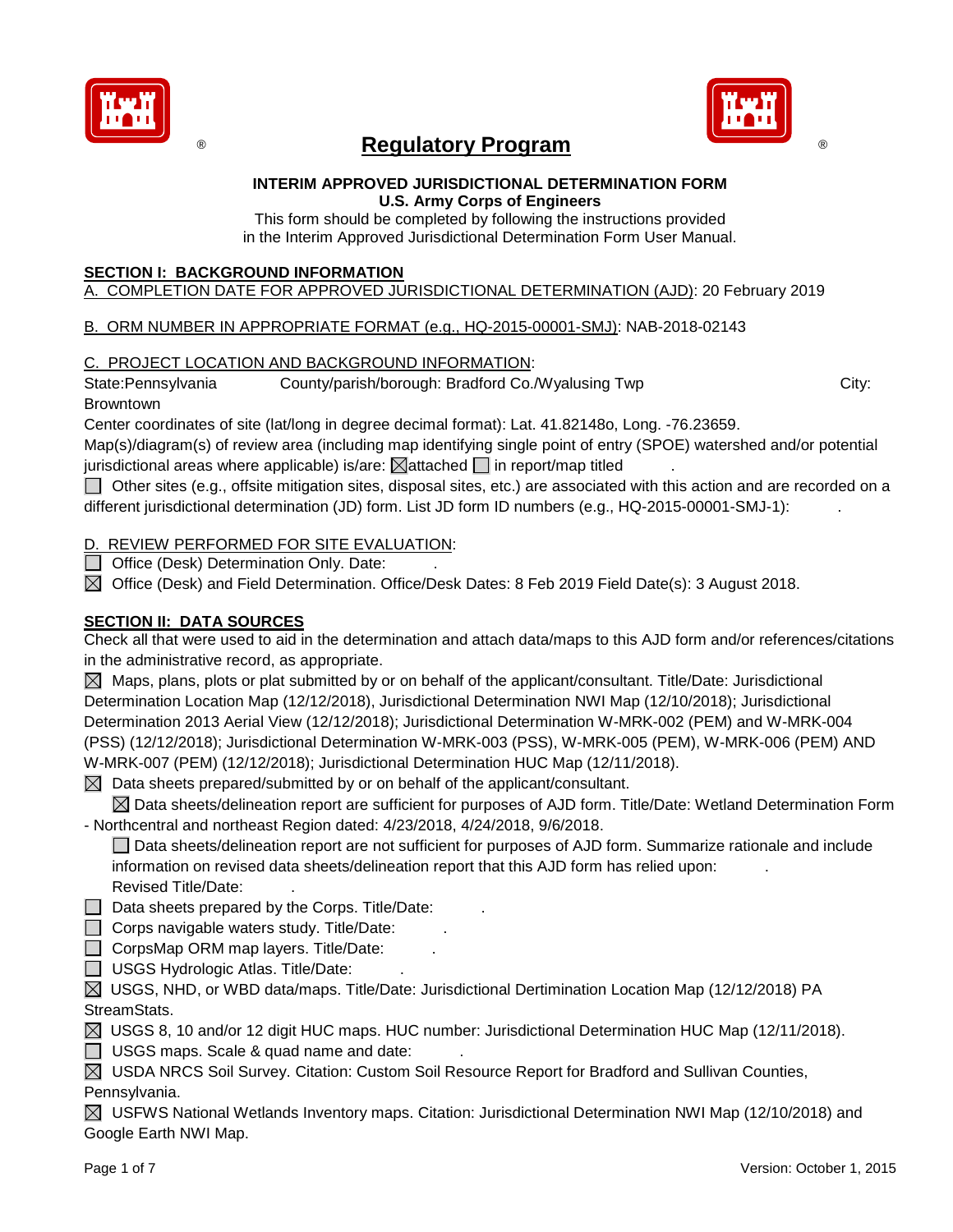| State/Local wetland inventory maps. Citation: |  |
|-----------------------------------------------|--|
|-----------------------------------------------|--|

 $\boxtimes$  FEMA/FIRM maps. Citation: National Flood Hazard Layer FIRMette (12/17/2018).

 $\boxtimes$  Photographs:  $\boxtimes$  Aerial. Citation: Jurisdictional Determination 2013 Aerial View (12/12/2018) 2010 & 2011 Google Earth Aerials. or  $\boxtimes$  Other. Citation: Photo No.(s) 1-7 located in Photograpghic Log in wetland report.

 $\boxtimes$  LiDAR data/maps. Citation: PADCNR PAMAPs and PASDA.

 $\Box$  Previous JDs. File no. and date of JD letter:

 $\Box$  Applicable/supporting case law:

 $\Box$  Applicable/supporting scientific literature:

 $\Box$  Other information (please specify):

#### **SECTION III: SUMMARY OF FINDINGS**

Complete ORM "Aquatic Resource Upload Sheet" or Export and Print the Aquatic Resource Water Droplet Screen from ORM for All Waters and Features, Regardless of Jurisdictional Status – Required

A. RIVERS AND HARBORS ACT (RHA) SECTION 10 DETERMINATION OF JURISDICTION:

"*navigable waters of the U.S.*" within RHA jurisdiction (as defined by 33 CFR part 329) in the review area.

#### • **Complete Table 1 - Required**

*NOTE:* If the navigable water is not subject to the ebb and flow of the tide or included on the District's list of Section 10 navigable waters list, DO NOT USE THIS FORM TO MAKE THE DETERMINATION. The District must continue to follow the procedure outlined in 33 CFR part 329.14 to make a Section 10 RHA navigability determination.

B. CLEAN WATER ACT (CWA) SECTION 404 DETERMINATION OF JURISDICTION: "*waters of the U.S.*" within CWA jurisdiction (as defined by 33 CFR part 328.3) in the review area. **Check all that apply.**

 $\Box$  (a)(1): All waters which are currently used, were used in the past, or may be susceptible to use in interstate or foreign commerce, including all waters which are subject to the ebb and flow of the tide. (Traditional Navigable Waters (TNWs))

#### • **Complete Table 1 - Required**

This AJD includes a case-specific (a)(1) TNW (Section 404 navigable-in-fact) determination on a water that has not previously been designated as such. Documentation required for this case-specific (a)(1) TNW determination is attached.

 $\Box$  (a)(2): All interstate waters, including interstate wetlands.

- **Complete Table 2 - Required**
- $\Box$  (a)(3): The territorial seas.

• **Complete Table 3 - Required**

(a)(4): All impoundments of waters otherwise identified as waters of the U.S. under 33 CFR part 328.3.

• **Complete Table 4 - Required**

 $\Box$  (a)(5): All tributaries, as defined in 33 CFR part 328.3, of waters identified in paragraphs (a)(1)-(a)(3) of 33 CFR part 328.3.

#### • **Complete Table 5 - Required**

 $\Box$  (a)(6): All waters adjacent to a water identified in paragraphs (a)(1)-(a)(5) of 33 CFR part 328.3, including wetlands, ponds, lakes, oxbows, impoundments, and similar waters.

#### • **Complete Table 6 - Required**

Bordering/Contiguous. Neighboring:

- $\Box$  (c)(2)(i): All waters located within 100 feet of the ordinary high water mark (OHWM) of a water identified in paragraphs (a)(1)-(a)(5) of 33 CFR part 328.3.
- $\Box$  (c)(2)(ii): All waters located within the 100-year floodplain of a water identified in paragraphs (a)(1)-(a)(5) of 33 CFR part 328.3 and not more than 1,500 feet of the OHWM of such water.

 $\Box$  (c)(2)(iii): All waters located within 1,500 feet of the high tide line of a water identified in paragraphs (a)(1) or (a)(3) of 33 CFR part 328.3, and all waters within 1,500 feet of the OHWM of the Great Lakes.

 $\Box$  (a)(7): All waters identified in 33 CFR 328.3(a)(7)(i)-(v) where they are determined, on a case-specific basis, to

have a significant nexus to a water identified in paragraphs  $(a)(1)-(a)(3)$  of 33 CFR part 328.3.

• **Complete Table 7 for the significant nexus determination. Attach a map delineating the SPOE watershed boundary with (a)(7) waters identified in the similarly situated analysis. - Required**

Includes water(s) that are geographically and physically adjacent per (a)(6), but are being used for established, normal farming, silviculture, and ranching activities (33 USC Section 1344(f)(1)) and therefore are not adjacent and require a case-specific significant nexus determination.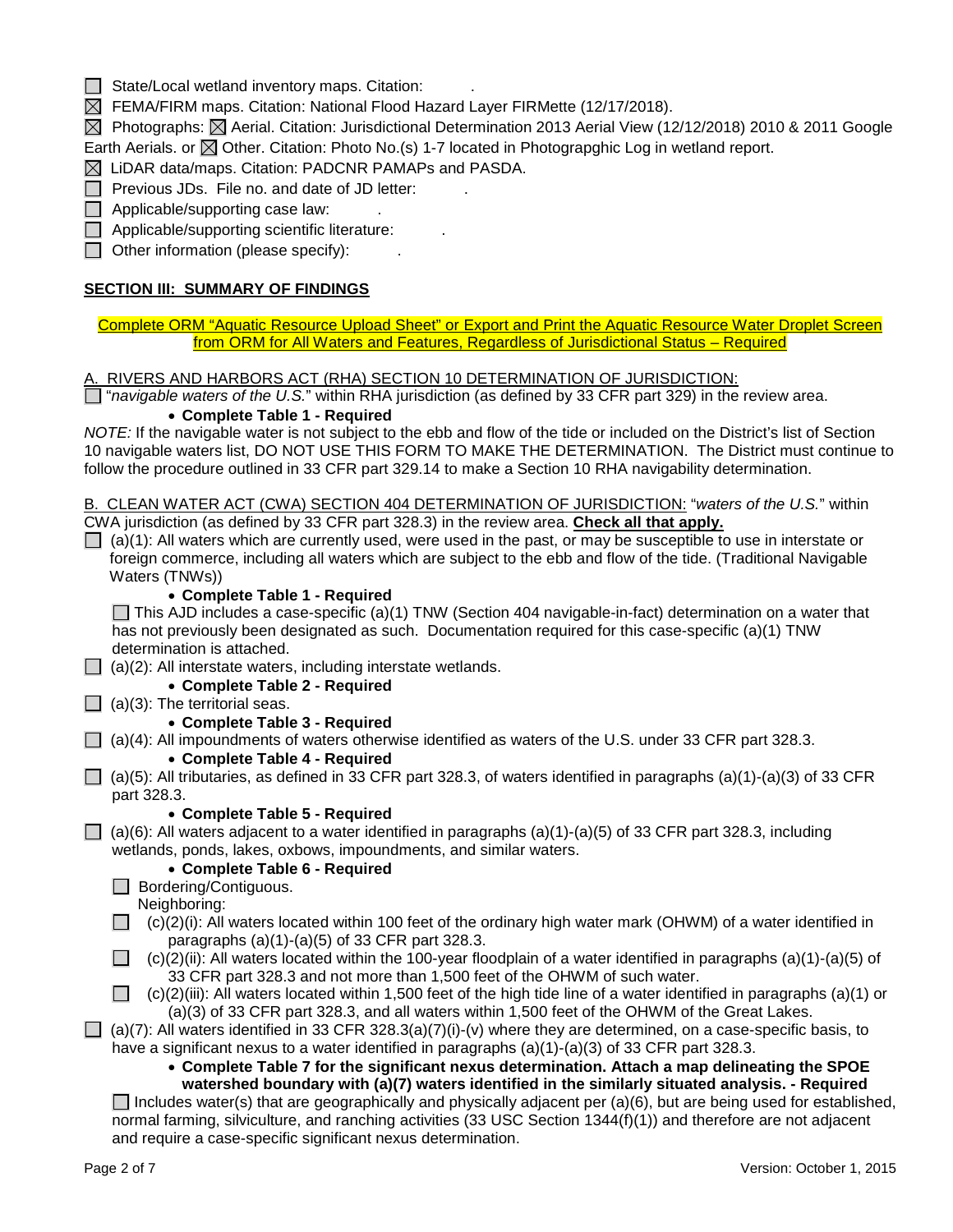(a)(8): All waters located within the 100-year floodplain of a water identified in paragraphs (a)(1)-(a)(3) of 33 CFR part 328.3 not covered by (c)(2)(ii) above and all waters located within 4,000 feet of the high tide line or OHWM of a water identified in paragraphs (a)(1)-(a)(5) of 33 CFR part 328.3 where they are determined on a case-specific basis to have a significant nexus to a water identified in paragraphs (a)(1)-(a)(3) of 33 CFR part 328.3.

## • **Complete Table 8 for the significant nexus determination. Attach a map delineating the SPOE watershed boundary with (a)(8) waters identified in the similarly situated analysis. - Required**

Includes water(s) that are geographically and physically adjacent per (a)(6), but are being used for established, normal farming, silviculture, and ranching activities (33 USC Section 1344(f)(1)) and therefore are not adjacent and require a case-specific significant nexus determination.

## C. NON-WATERS OF THE U.S. FINDINGS:

## **Check all that apply.**

The review area is comprised entirely of dry land.

Potential-(a)(7) Waters: Waters that DO NOT have a significant nexus to a water identified in paragraphs (a)(1)-(a)(3) of 33 CFR part 328.3.

• **Complete Table 9 and attach a map delineating the SPOE watershed boundary with potential (a)(7) waters identified in the similarly situated analysis. - Required**

Includes water(s) that are geographically and physically adjacent per (a)(6), but are being used for established, normal farming, silviculture, and ranching activities (33 USC Section 1344(f)(1)) and therefore are not adjacent and require a case-specific significant nexus determination.

 $\boxtimes$  Potential-(a)(8) Waters: Waters that DO NOT have a significant nexus to a water identified in paragraphs (a)(1)-(a)(3) of 33 CFR part 328.3.

#### • **Complete Table 9 and attach a map delineating the SPOE watershed boundary with potential (a)(8) waters identified in the similarly situated analysis. - Required**

Includes water(s) that are geographically and physically adjacent per (a)(6), but are being used for established, normal farming, silviculture, and ranching activities (33 USC Section 1344(f)(1)) and therefore are not adjacent and require a case-specific significant nexus determination.

Excluded Waters (Non-Waters of U.S.), even where they otherwise meet the terms of paragraphs (a)(4)-(a)(8):

## • **Complete Table 10 - Required**

- $\Box$  (b)(1): Waste treatment systems, including treatment ponds or lagoons designed to meet the requirements of the CWA.
- $\Box$  (b)(2): Prior converted cropland.

 $\lceil$  (b)(3)(i): Ditches with ephemeral flow that are not a relocated tributary or excavated in a tributary.

- $\Box$  (b)(3)(ii): Ditches with intermittent flow that are not a relocated tributary, excavated in a tributary, or drain wetlands.
- $\Box$  (b)(3)(iii): Ditches that do not flow, either directly or through another water, into a water identified in paragraphs  $(a)(1)-(a)(3)$ .
- (b)(4)(i): Artificially irrigated areas that would revert to dry land should application of water to that area cease.
- $\Box$  (b)(4)(ii): Artificial, constructed lakes and ponds created in dry land such as farm and stock watering ponds,
- irrigation ponds, settling basins, fields flooded for rice growing, log cleaning ponds, or cooling ponds.
- $\overline{1}$  (b)(4)(iii): Artificial reflecting pools or swimming pools created in dry land.<sup>1</sup>
- (b)(4)(iv): Small ornamental waters created in dry land. 1
- $\Box$  (b)(4)(v): Water-filled depressions created in dry land incidental to mining or construction activity, including pits excavated for obtaining fill, sand, or gravel that fill with water.
- $\Box$  (b)(4)(vi): Erosional features, including gullies, rills, and other ephemeral features that do not meet the
	- definition of tributary, non-wetland swales, and lawfully constructed grassed waterways.1
	- $\Box$  (b)(4)(vii): Puddles.<sup>1</sup>

 $\overline{a}$ 

- $\Box$  (b)(5): Groundwater, including groundwater drained through subsurface drainage systems.<sup>1</sup>
- $\Box$  (b)(6): Stormwater control features constructed to convey, treat, or store stormwater that are created in dry land.<sup>1</sup>
- $\Box$  (b)(7): Wastewater recycling structures created in dry land; detention and retention basins built for wastewater recycling; groundwater recharge basins; percolation ponds built for wastewater recycling; and water distributary structures built for wastewater recycling.
- Other non-jurisdictional waters/features within review area that do not meet the definitions in 33 CFR 328.3 of  $(a)(1)-(a)(8)$  waters and are not excluded waters identified in  $(b)(1)-(b)(7)$ .

Page 3 of 7 Version: October 1, 2015 <sup>1</sup> In many cases these excluded features will not be specifically identified on the AJD form, unless specifically requested. Corps Districts may, in case-by-case instances, choose to identify some or all of these features within the review area.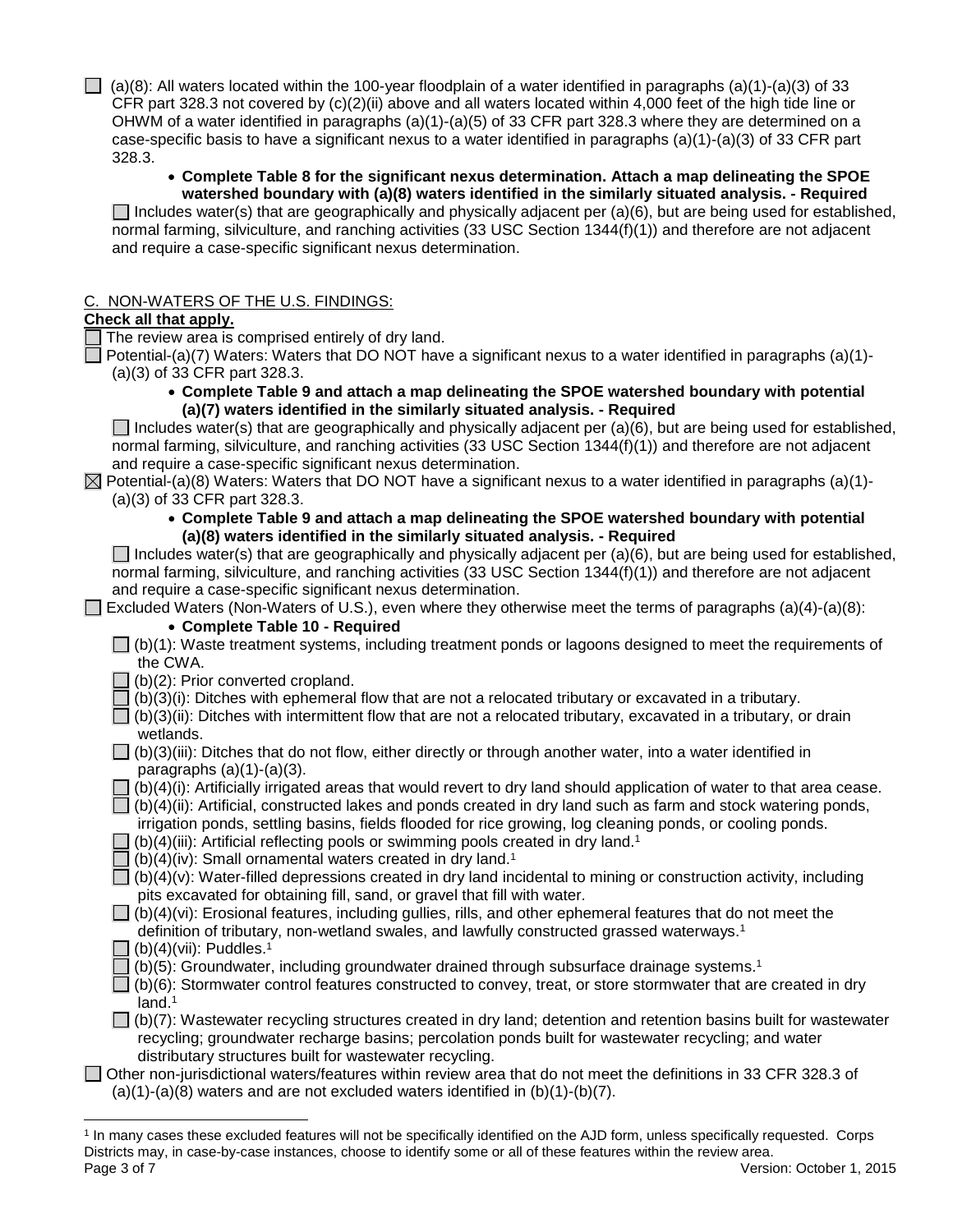## • **Complete Table 11 - Required.**

D. ADDITIONAL COMMENTS TO SUPPORT AJD: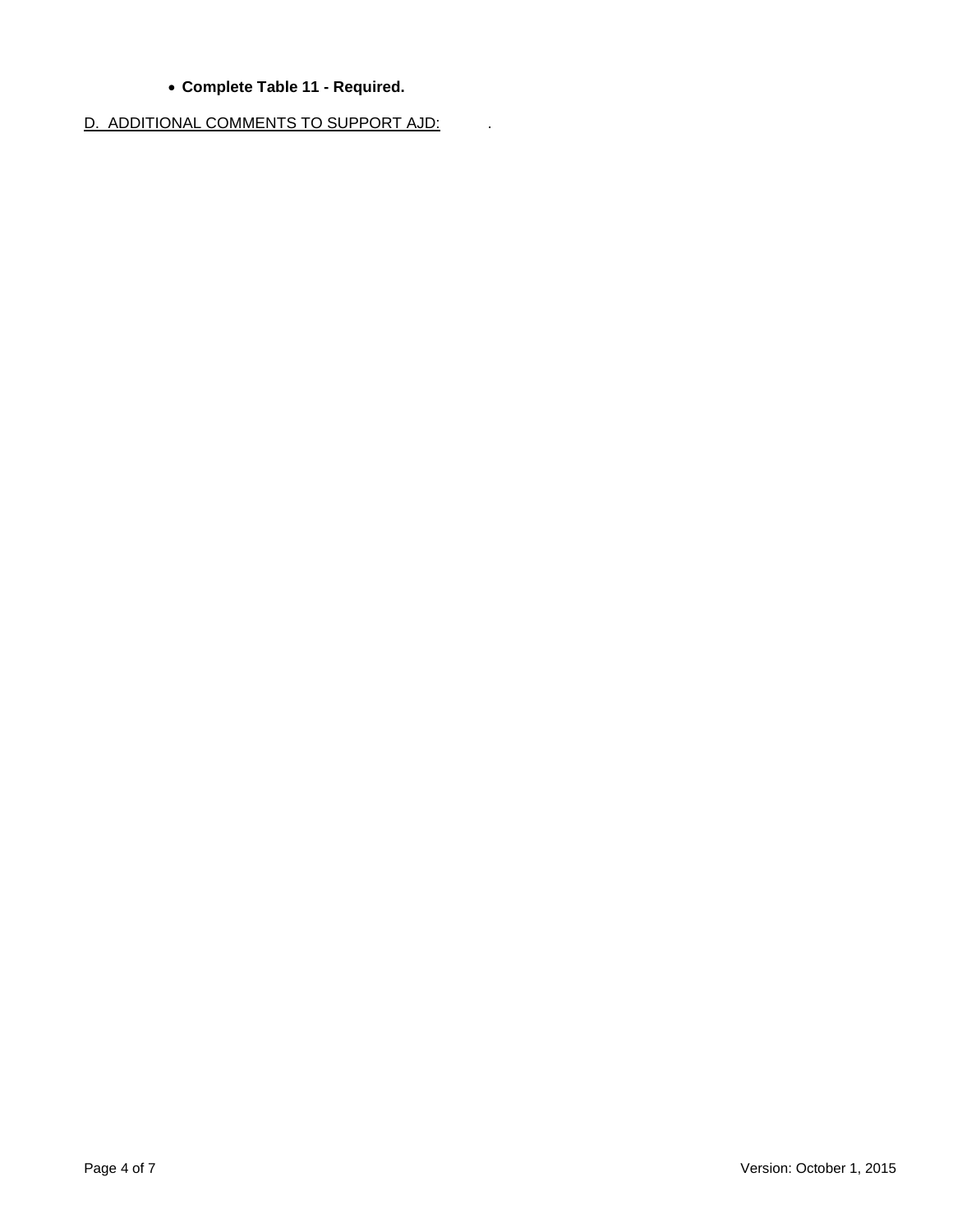## **Non-Jurisdictional Waters**

## **Table 1. Non-Waters/No Significant Nexus**

| <b>SPOE</b><br><b>Name</b> | Non-(a)(7)/(a)(8)<br><b>Waters Name</b>                                      | $(a)(1)-(a)(3)$<br><b>Water Name</b><br>to which this<br><b>Water DOES</b><br>NOT have a<br><b>Significant</b><br><b>Nexus</b> | Basis for Determination that the Functions DO NOT Contribute Significantly to the<br>Chemical, Physical, or Biological Integrity of the (a)(1)-(a)(3) Water.<br>Identify SPOE watershed; explain how 100-yr floodplain and/or the distance<br>threshold was determined; discuss whether waters were determined to be similarly<br>situated to the subject water; discuss data, provide analysis, and summarize how<br>the waters did not have more than a speculative or insubstantial effect on the<br>physical, chemical, or biological integrity of the (a)(1)-(a)(3) water.                                                                                                                                                                                                                                                                                                                                                                                                                                                                                                                                                                                                                                                                                                                                                                                                                                                                                                                                                                                                                                                                                                                                                                                                                                                                                                                                                                                                                                                                                                                                                                                                                                                                                                                                                                                                                                                                                                                             |
|----------------------------|------------------------------------------------------------------------------|--------------------------------------------------------------------------------------------------------------------------------|-------------------------------------------------------------------------------------------------------------------------------------------------------------------------------------------------------------------------------------------------------------------------------------------------------------------------------------------------------------------------------------------------------------------------------------------------------------------------------------------------------------------------------------------------------------------------------------------------------------------------------------------------------------------------------------------------------------------------------------------------------------------------------------------------------------------------------------------------------------------------------------------------------------------------------------------------------------------------------------------------------------------------------------------------------------------------------------------------------------------------------------------------------------------------------------------------------------------------------------------------------------------------------------------------------------------------------------------------------------------------------------------------------------------------------------------------------------------------------------------------------------------------------------------------------------------------------------------------------------------------------------------------------------------------------------------------------------------------------------------------------------------------------------------------------------------------------------------------------------------------------------------------------------------------------------------------------------------------------------------------------------------------------------------------------------------------------------------------------------------------------------------------------------------------------------------------------------------------------------------------------------------------------------------------------------------------------------------------------------------------------------------------------------------------------------------------------------------------------------------------------------|
| SPOE1                      | <b>W-MRK-002</b><br><b>W-MRK-005</b><br><b>W-MRK-006</b><br><b>W-MRK-007</b> | Susquehanna<br>River (SR)                                                                                                      | These four (4) palustrine emergent (PEM) wetlands are located on a hillside upslope west<br>of the Susquehanna River (SR). Wetland W-MRK-002 is approximately 8,480 square feet<br>(0.19 acres), W-MRK-005 is approximately 457 sqaure feet (0.01 acres), W-MRK-006 is<br>approximately 1,239 square feet (0.03 acres) and W-MRK-007 is approximately 3,163<br>sqaure feet (0.07 acres) totaling 13,339 sqaure feet (0.30 acres) of PEM wetlands. The<br>project area has been previously disturbed from what appeared to be logging and grading<br>activities between 2010 and 2011. These wetlands were reviewed during a field visit<br>between, the consultant, applicant, PADEP and the Corps Project Manager on 13 NOV<br>2018 and boundaries of the wetlands were verified. The FEMA firmette for this area was<br>provided indicating the location of the floodplain of the SR. The floodplain terminates<br>along the north side of a railroad bed that runs parrallel to the river and the site. All of<br>these wetlands are located outside of the floodplain. These wetlands range from ~850<br>feet to $\sim$ 1,500 feet from the OHWM of SR. This was determined by reviewing wetland<br>boundaries and OHWM of SR on google maps. Due to the wetlands being within 4,000<br>feet of the OHWM of the SR it was determined a significant nexus would need to be<br>determined. An unnamed tributary to the SR was used to determine the SPOE for the<br>nexus determination study area. The SPOE is approximately 1.22 square miles. The<br>SPOE consists of approximately 76% forested land use and 2% of urban development<br>with remaining 12% being agricultural fields fragmenting the forested areas throughout<br>the drainage area.<br>There was a minimal amount of similarly situated waters within the SPOE as most<br>wetlands would be considered adjacent to or neighboring water courses. The similarly<br>situated wetlands were identified as closed depression, isolated PEM wetlands. Overall<br>these wetlands and their similarly sitauted wetlands provide minimal and low quality<br>functions and values. The wetlands do not provide any functions and values for<br>endangered species, aesthetics, recreation, floodflow retention or other significant<br>functions and values. The wetlands are located on a hillside and are located in closed<br>depressions with no evidence of outflow from the wetlands. Functions and values of the<br>wetlands includes: |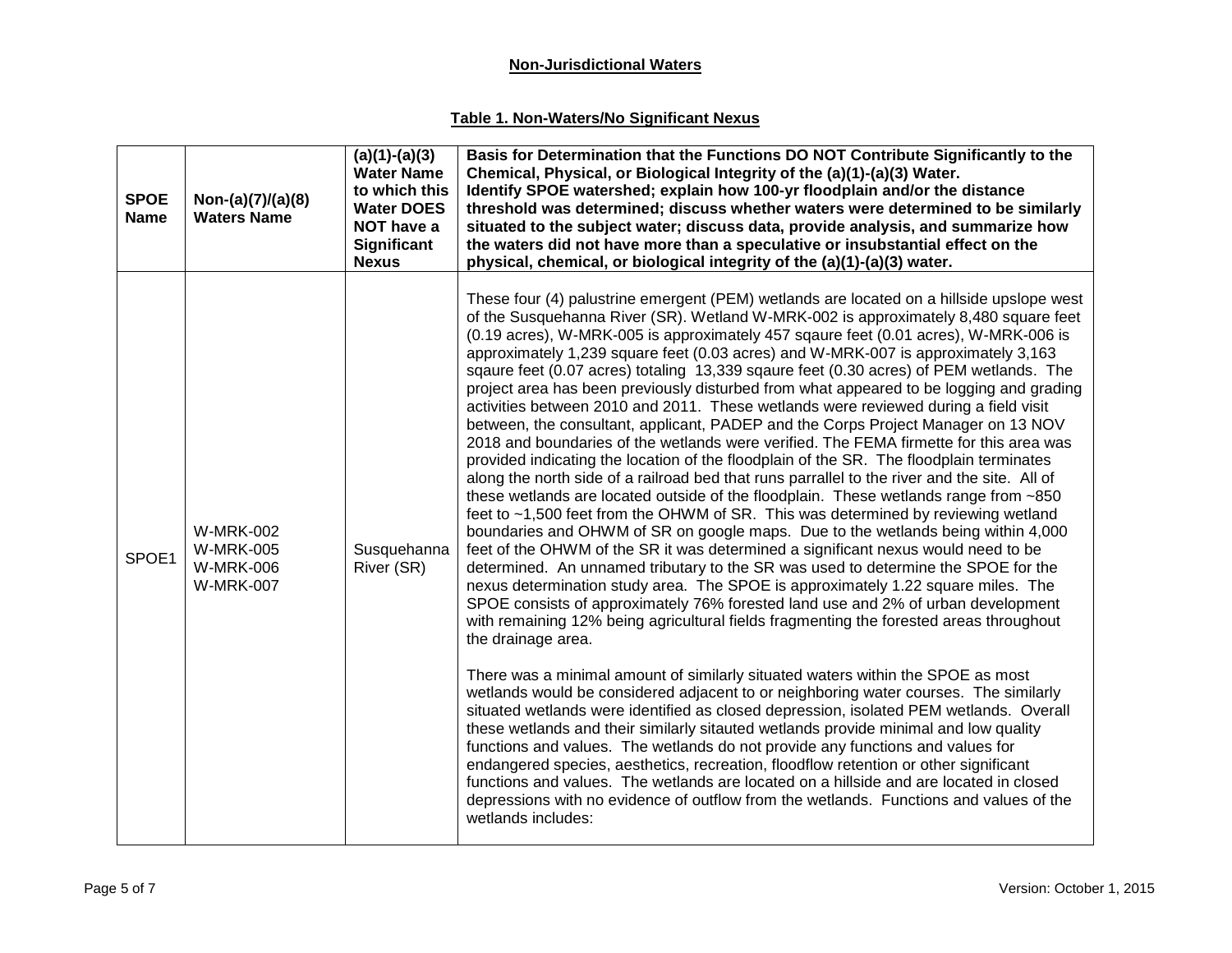|       |                                      |                                             | 1.) Habitat for wildlife: this function has low value and primarily provides some shelter for<br>smaller mammals (i.e., mice) and also some low value food source for herbivorous<br>animals.                                                                                                                                                                                                                                                                                                                                                                                                                                                                                                                                                                                                                                                                                                                                                                                                                                                                                                |
|-------|--------------------------------------|---------------------------------------------|----------------------------------------------------------------------------------------------------------------------------------------------------------------------------------------------------------------------------------------------------------------------------------------------------------------------------------------------------------------------------------------------------------------------------------------------------------------------------------------------------------------------------------------------------------------------------------------------------------------------------------------------------------------------------------------------------------------------------------------------------------------------------------------------------------------------------------------------------------------------------------------------------------------------------------------------------------------------------------------------------------------------------------------------------------------------------------------------|
|       |                                      |                                             | 2.) Sediment/Pollutant Trapping: this function has a low value due to the small size and<br>location of the wetlands. There are adjacent agricultural fields upslope of the wetlands,<br>however, in between the fields and the wetlands there is a forested buffer, which would<br>help filter sediment and pollutants before runoff entering the wetlands. There is potential<br>for the wetlands to capture some sediments/pollutants but due to their small size and the<br>location of the wetlands it does not provide signifcant function and value in<br>sediment/pollutant trapping to the watershed.                                                                                                                                                                                                                                                                                                                                                                                                                                                                               |
|       |                                      |                                             | 3.) Groundwater discharge/recharge: The wetlands were visited during a time where<br>rainfall was significant and the water table was high. During the site visit there was no<br>evidence of saturation and/or surface water within the wetlands, but per the data sheets<br>from 23 & 24 April 2018 a water table was present between 4-8 inches. Due to their<br>connection with the groundwater these wetlands could potentially provide a small area for<br>ground water recharge and discharge. However, due to their small size compared to the<br>watershed these wetlands do not have significant value and provide low functions to the<br>watershed.                                                                                                                                                                                                                                                                                                                                                                                                                              |
|       |                                      |                                             | These wetlands as mentioned are located along a hillside and are closed depressional<br>features. Reviewing contours and lidar of the area it appears that any water that would<br>be affected by these wetlands' functions and values would flow downslope to an existing<br>railroad grade. There are no culverts or ditches that run along this railroad that would<br>convey the water to the UNT to SR or to SR itself and the water appears to potentially<br>settle along the railroad in this area. The wetlands are not connected to a flowing water<br>course and are considered to be isolated. Based off the review of the minimal low quality<br>functions and values these wetlands have and their location, no more than speculative<br>and insubstantial effects to the physical, chemical, or biological integrity of the SR are<br>presumed.                                                                                                                                                                                                                               |
| SPOE1 | <b>W-MRK-003</b><br><b>W-MRK-004</b> | North Branch<br>Susquehanna<br>River (NBSR) | These two (2) palustrine scrub shrub (PSS) wetlands are located on a hillside upslope<br>from the OHWM of the SR. Wetland W-MRK-003 is approximately 297 square feet (0.01<br>acres) and W-MRK-004 is approximately 12,158 square feet (0.28 acres) totaling 12,455<br>square feet (0.29 acres) of PSS wetlands. The project area has been previously<br>disturbed from what appeared to be logging and grading activities between 2010 and<br>2011. These wetlands were reviewed during a field visit between, the consultant,<br>applicant, PADEP and the Corps Project Manager on 13 NOV 2018 and boundaries of<br>the wetlands were verified. The FEMA firmette for this area was provided indicating the<br>location of the floodplain of the SR. The floodplain terminates along the north side of a<br>railroad bed that runs parallel to the river and the site. All of these wetlands are located<br>outside of the floodplain. These wetlands range from $-1,140$ feet to $-1,205$ feet from the<br>OHWM of SR. This was determined by reviewing wetland boundaries and OHWM of SR |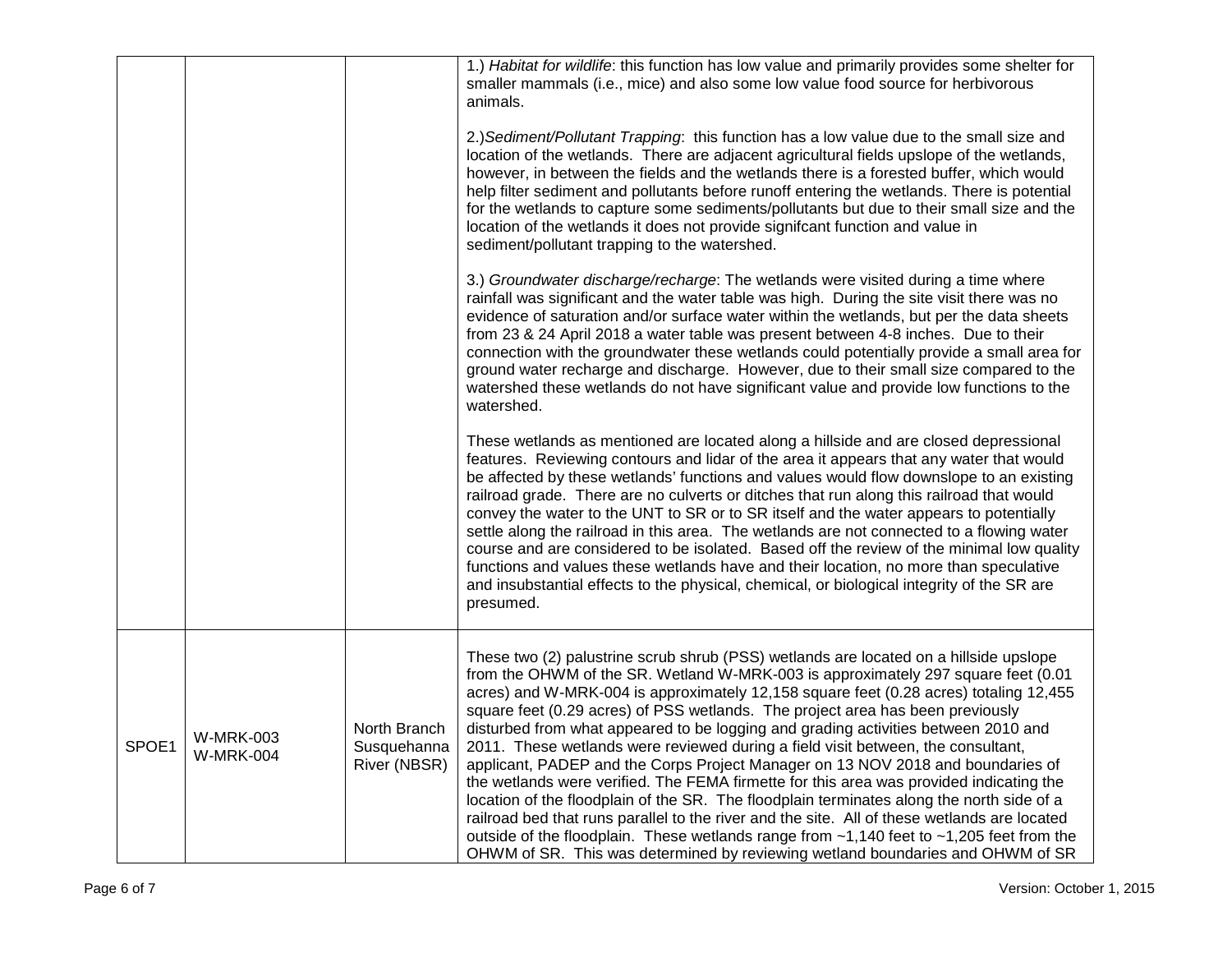|  | on google maps. Due to the wetlands being within 4,000 feet of the OHWM of an (a) (1)<br>water (SR) it was determined a significant nexus would need to be determined. An<br>unnamed tributary to SR was used to determine the SPOE for the nexus determination<br>study area. The SPOE is approximately 1.22 square miles. The SPOE consists of<br>approximately 76% forested land use and 2% of urban development with remaining 12%<br>being agricultural fields fragmenting the forested areas throughout the drainage area.                                                                                                                                                                                                                                                                                        |
|--|-------------------------------------------------------------------------------------------------------------------------------------------------------------------------------------------------------------------------------------------------------------------------------------------------------------------------------------------------------------------------------------------------------------------------------------------------------------------------------------------------------------------------------------------------------------------------------------------------------------------------------------------------------------------------------------------------------------------------------------------------------------------------------------------------------------------------|
|  | There was a minimal amount of similarly situated waters within the SPOE as most<br>wetlands would be considered adjacent to or neighboring water courses. These wetlands<br>were identified as closed depression, isolated PSS wetlands. These wetlands were<br>dominated by Salix nigra (black willow) and Spiraea alba (meadowsweet). Overall these<br>wetlands and their similarly situated wetlands provide minimal and low quality functions<br>and values. The wetlands do not provide any functions and values for endangered<br>species, aesthetics, recreation, floodflow retention or other significant functions and<br>values. The wetlands are located on a hillside and are located in closed depressions with<br>no evidence of outflow from the wetland. Functions and values of the wetlands includes: |
|  | 1.) Habitat for wildlife: this function has low-medium value and primarily provides some<br>shelter for smaller-medium sized mammals (i.e., mice and rabbits) and also some low<br>value food source for herbivorous animals.                                                                                                                                                                                                                                                                                                                                                                                                                                                                                                                                                                                           |
|  | 2.) Sediment/Pollutant Trapping: this function has a low value due to the small size and<br>location of the wetlands. There are adjacent agricultural fields upslope of the wetlands,<br>however, in between the fields and the wetlands there is a forested buffer, which would<br>help filter sediment and pollutants before entering the wetlands. There is potential for the<br>wetlands to capture some sediments/pollutants but due to their small size and the location<br>of the wetlands they do not provide significant function and value in sediment/pollutant<br>trapping to the watershed.                                                                                                                                                                                                                |
|  | 3.) Groundwater discharge/recharge: The wetlands were visited during a time where<br>rainfall was significant and the water table was high. During the site visit there was no<br>evidence of saturation and/or surface water within the wetlands, but per the data sheets<br>from 23 & 24 April 2018 a water table was present between 4-8 inches. Due to their<br>connection with the groundwater and ground water table these wetlands could potentially<br>provide a small area for ground water recharge and discharge. However, due to their<br>small size compared to the watershed these wetlands do not have significant value and<br>provide low functions to the watershed.                                                                                                                                  |
|  | These wetlands as mentioned are located along a hillside and are closed depressional<br>features. Reviewing contours and lidar of the area it appears that any water that would<br>be affected by these wetlands' functions and values would flow downslope to an existing<br>railroad grade. There are no culverts or ditches that run along this railroad that would<br>convey the water to the UNT to SR or SR itself and the water appears to potentially settle<br>along the railroad in this area. The wetlands are not connected to a flowing water course<br>and are considered to be isolated. Based off the review of the minimal low quality                                                                                                                                                                 |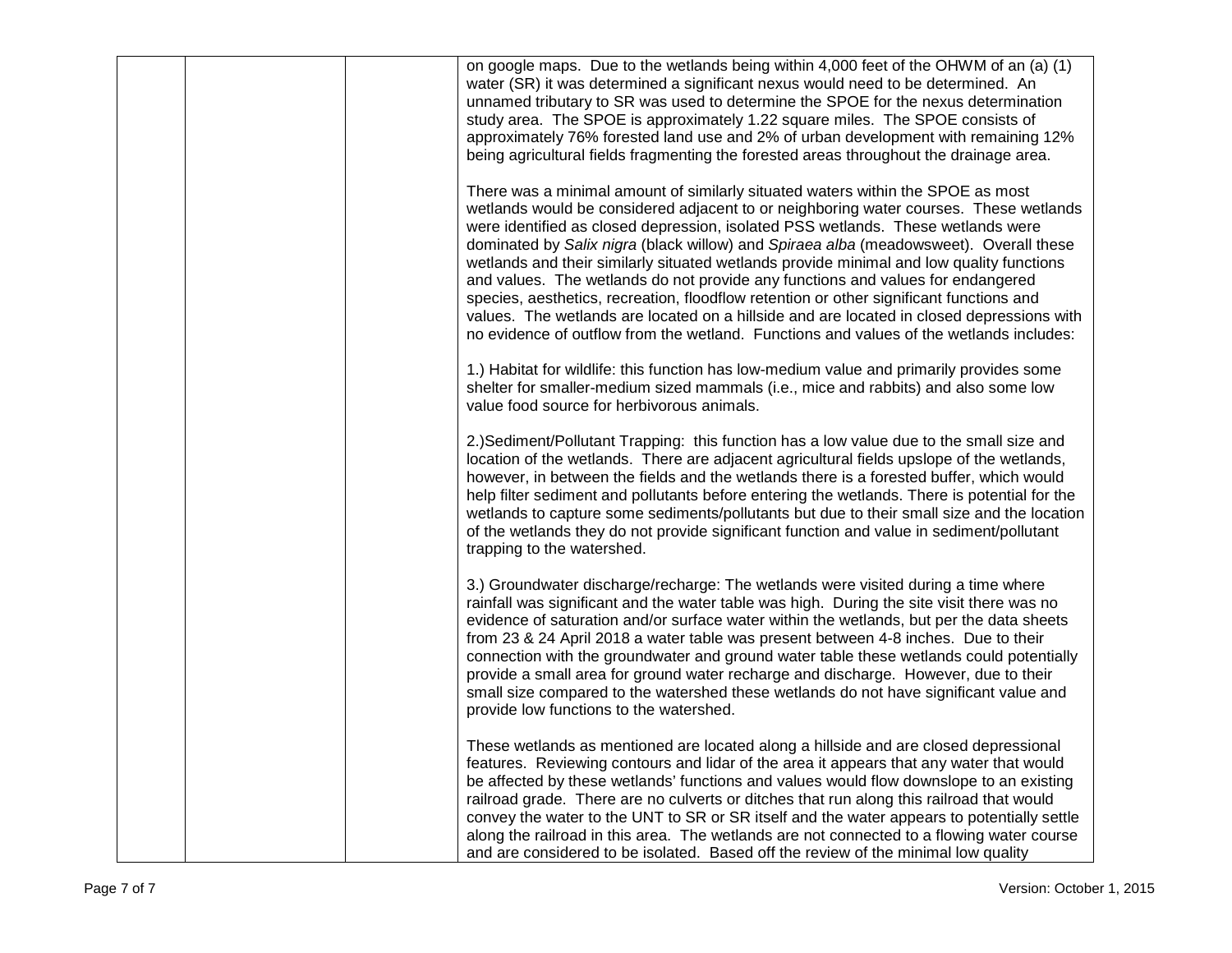|  | ר lnsubstantia.<br>wetlands<br>and<br>ı speculatıve<br>and<br>anction∘ f<br>have no more<br>∴these<br>: than<br>values |
|--|------------------------------------------------------------------------------------------------------------------------|
|  | SR.<br>the<br>chemical<br>the<br>: physical.<br>effects<br>or<br>∵biological integrity i<br>വ<br>w                     |